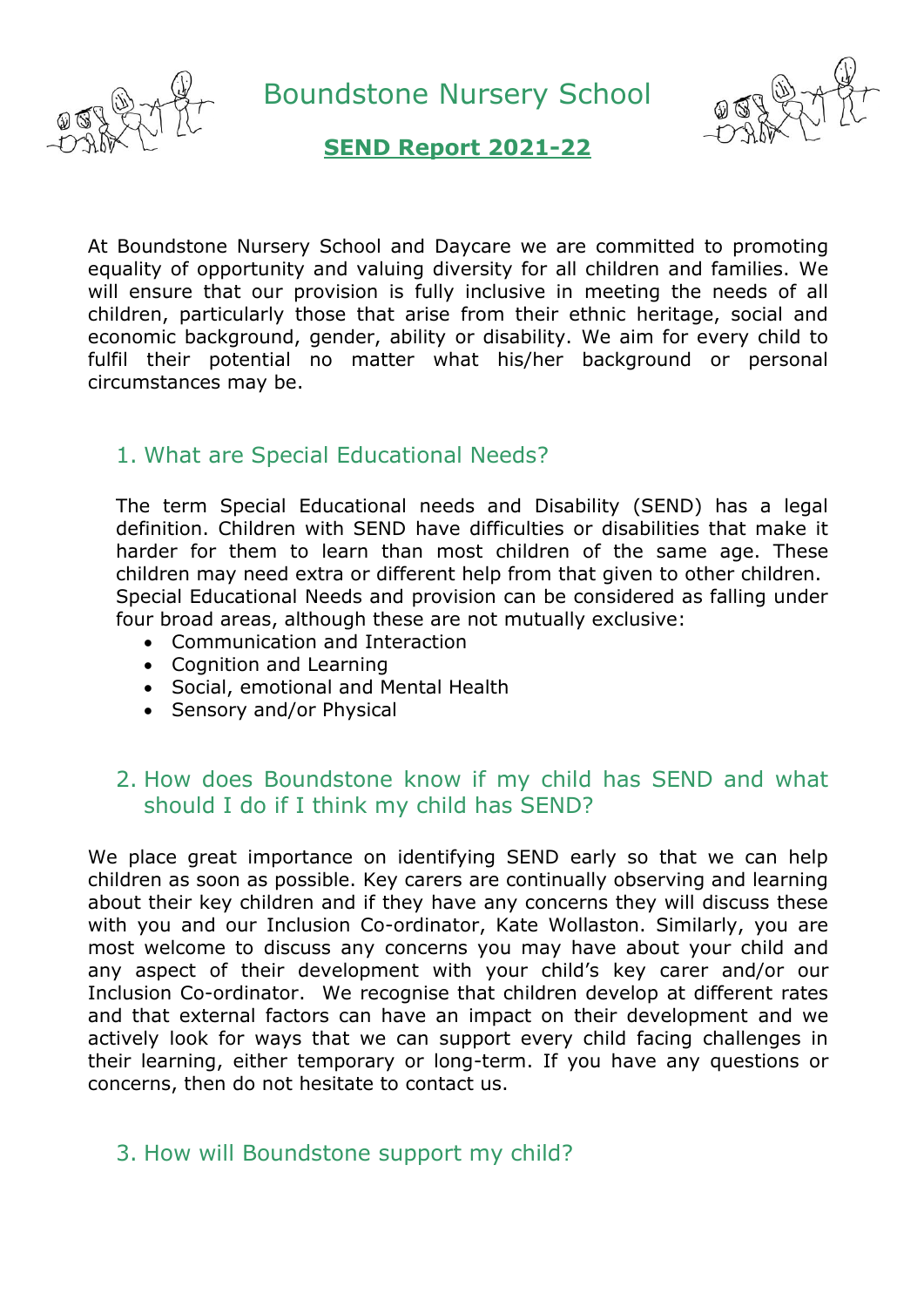The Inclusion Co-ordinator is Kate Wollaston, her role is to coordinate all the specific provisions that are put in place, liaise with parents, key carers and any relevant outside agencies to monitor SEND pupil progress and well-being. Kate makes use of any specialist advice and strategies and incorporates them into our practice, as appropriate.

The SEND Code of Practice describes how support for children with SEND should be made by using a 'graduated approach' via staff's employment of the 'assess-plan-do-review' cycle. This occurs for all children as part of our curriculum planning but is more detailed for our SEND children with the implementation of a Targeted Support Plan (TSP) which is written in consultation with key carers and parents. The TSP is reviewed and updated regularly in response to the child's needs and incorporating their interests.

## 4. How will I know how my child is doing?

At Boundstone we recognise that parents are their child's first educators and understand that parents know their children better than anyone else. The staff in Daycare and the Nursery School are keen to involve parents as much as possible as their children join us. We ask parents to complete an 'All About Me' profile about their child. This occurs during settling sessions in Daycare and during home visits in Nursery. This gives the staff further information and supports a closer connection between home and school. We recognise that by working closely with parents/carers it leads to the best outcomes for the children.

For children who have identified additional needs, the Inclusion Manager calls a Pre-Entry meeting for parents/carers, health professionals and the child's new key carer. This meeting is made to ensure that we understand the child and family and we can identify the best way to support their needs. We work closely with specialist teachers, family support workers, speech therapists, physiotherapists, occupational therapists, educational psychologists and health visitors. We have an informal 'open door' policy which allows parents to come into the nursery when dropping off or picking up their children. We feel that if parents have concerns or worries these are best dealt with as soon as possible and where possible always face-to-face. Staff understand that for some parents, especially when at work, these times can be tricky and always invite parents to contact the school by phone or email. Staff will respond to your call or email at the earliest opportunity. Children in the SSC, and for some of those with SEND outside the SSC, have a Communication Book where parents are able to convey messages to the staff and for staff to ensure that parents are kept informed of what has been happening at the setting.

The Inclusion Co-ordinator is available daily to talk to parents/carers about any questions, concerns or anxieties around any aspect of SEND, she is available by phone at any time.

## 5. How accessible is Boundstone?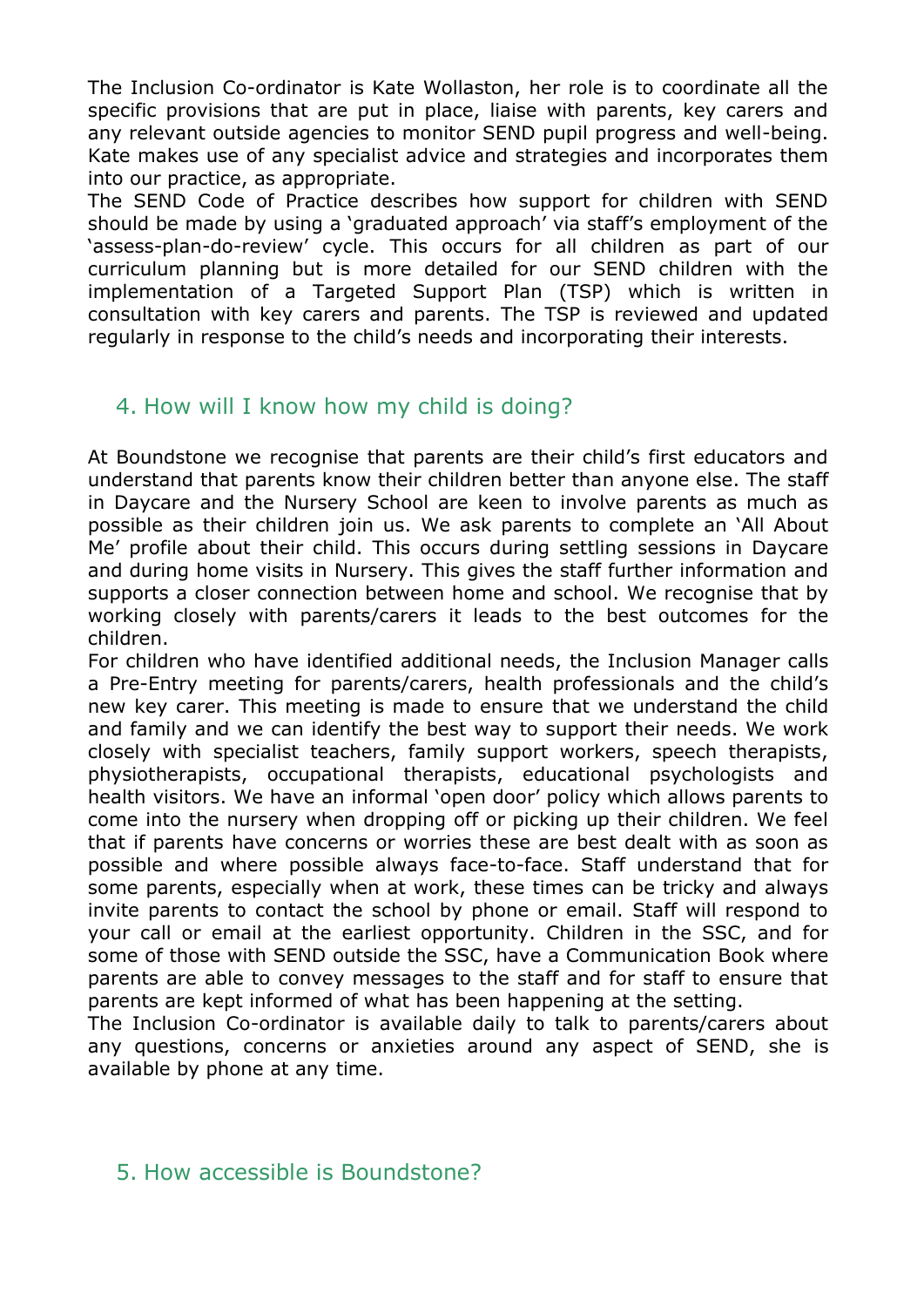Boundstone is a fully inclusive setting. Our building is all on one level with accessible facilities for all users. All doors and entrances to the building are wide enough to accommodate wheelchair users. There are designated parking bays close to the building for the use of the disabled.

Where appropriate, children attending our Daycare or Nursery School are assessed individually and adaptations are made, where possible, and in consultation with parents and any specialist advisory professionals. For example, the Sensory Support Team may make suggestions of adaptations to our environment for a child with a severe visual impairment.

We aim to ensure that all correspondence and communication is written clearly and we will inform parents verbally where appropriate.

Boundstone has an accessible toilet and shower facilities.

### 6. How will Boundstone prepare my child to move on to a new School?

Boundstone recognises that the transition to Primary School is a significant event in the life of young child and that this needs to be handled as sensitively as possible. To enable a smooth transition we:

- Support parents when they are making school choices by providing them with information and by hosting a school visiting event. For SSC parents we arrange accompanied visits to local SSC school provision and for more complex needs we arrange accompanied visits to Special Schools.
- For all children with SEND we arrange a Transition meeting, inviting parents, the receiving school, relevant health professionals and the child's key carer. These meetings are facilitated by our Inclusion Manager who makes record of the meeting including agreed actions. All those present are provided with a copy of the meeting record which forms the basis of the transition for the child. During the autumn term the Inclusion Co-ordinator contacts and/or visits the new school to support the implementation of the transition plan.
- Receiving schools visit the children in our setting as many times as is practicable.
- For children who rely on visual strategies, such as 'now/next', social stories and visual timetables, we provide receiving schools with copies of those with which the child is familiar.
- For all SEND children we create two copies of an individual Transition Book, showing photographs of Boundstone and significant adults alongside photographs of the receiving school and adults. We create two copies for the child to refer to both at home and at Boundstone.

## 7. How can I be involved?